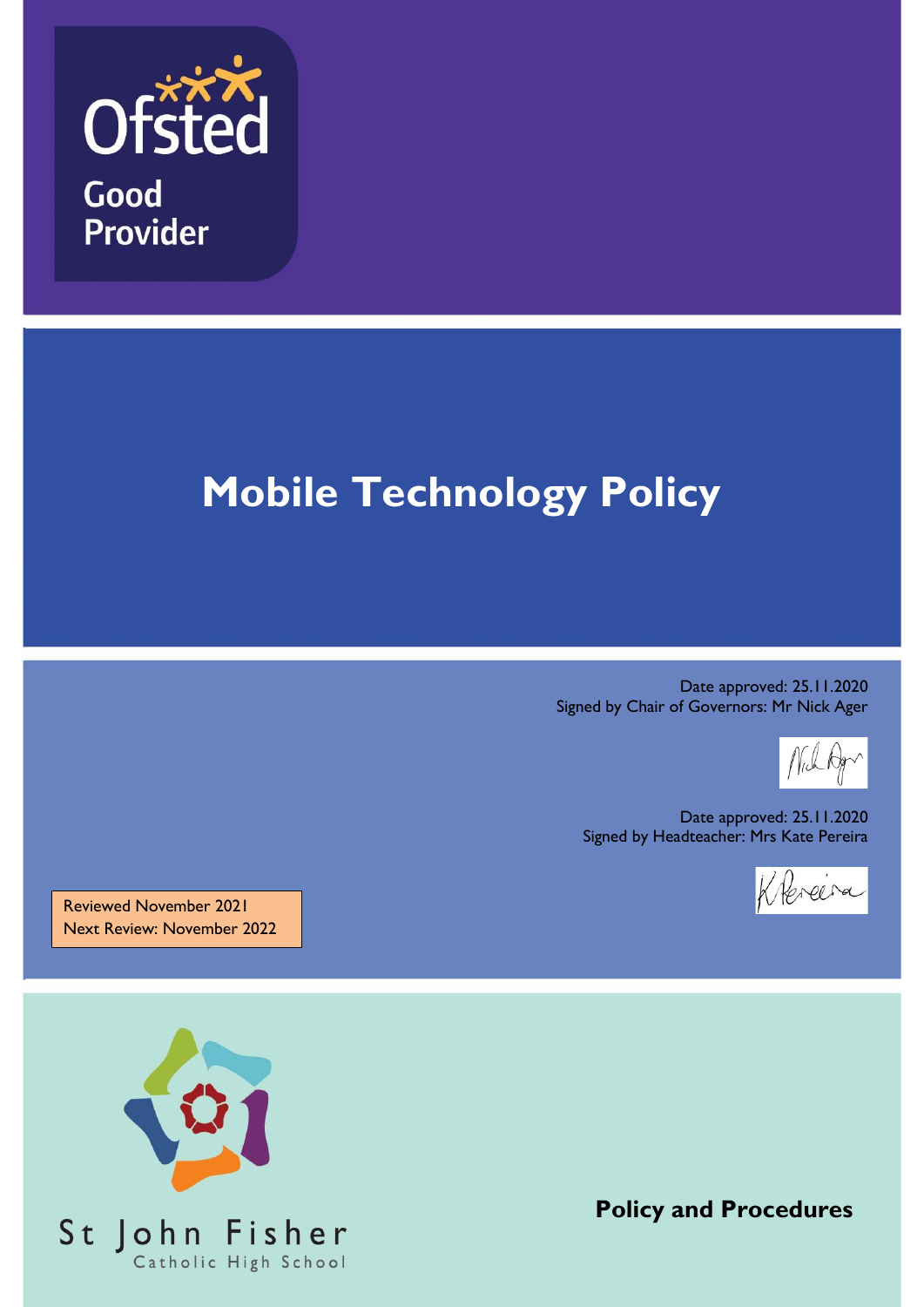# **Mobile Technology Policy**

#### *"I have come that they may have life and have it to the full"*

#### *John Chapter 10*

#### **Rationale:**

Developments in mobile technology have been rapid in recent years, meaning that mobile phones (and other personal devices) can now do much more than make voice calls. Integrated cameras, video messaging, mobile access to the internet and location-based services are now commonplace, allowing access to a whole array of new content and services.

Children and young people have always been keen to grasp the opportunities offered by new technology and, with increasing rates of ownership at an ever lower age, mobile phones are no exception. However, as with any technology, there are associated risks: children and young people need to understand the issues and develop appropriate strategies and behaviours for keeping themselves safe.

This policy is based on the Be-Smart guideline and relates to personal mobile devices (eg phones, laptops, iPods, iPhones, MP3 players, memory sticks, DSs).

There may be times when students are photographed as part of normal school activity. Any parent not wishing their child to be included in this should make this known to the school in writing. This includes photos for display around the school, on our website or newsletter and in the local press.

This policy outlines the acceptable use of mobile technology.

## **Aims of this policy:**

- To inform staff, students and parents about safe mobile technology use in school.
- To ensure staff, students and parents are familiar with the school policy on student use of personal mobile technology in school.
- To highlight the child protection issues of using camera and video phone technology in the school.
- To counter the use of text messaging in school as a form of bullying.
- To determine exactly when and where mobile phone use is permitted in the school.
- Offer safety guidelines to the students/staff on general mobile phone use.
- To outline the consequences of not adhering to the school mobile technology policy.
- To outline who has responsibility in the case of loss, theft or damage of mobile technology.
- To explain how the NHS Test and Trace app works in a school setting.

#### **Staff Use: (this means School Staff, Volunteers and Governors)**

- The school allows staff to bring in personal mobile phones and devices for their own use.
- Staff are advised to use passwords/pin-codes to ensure their phone cannot be used by an unauthorised person.
- The school expects staff to lead by example. Other than in agreed exceptional circumstances, mobile phones should be switched off or on silent and left in a safe place during lesson times.
- In exceptional circumstances, e.g. family emergency, staff should seek permission from SLT to use their personal mobile device when in contact with students.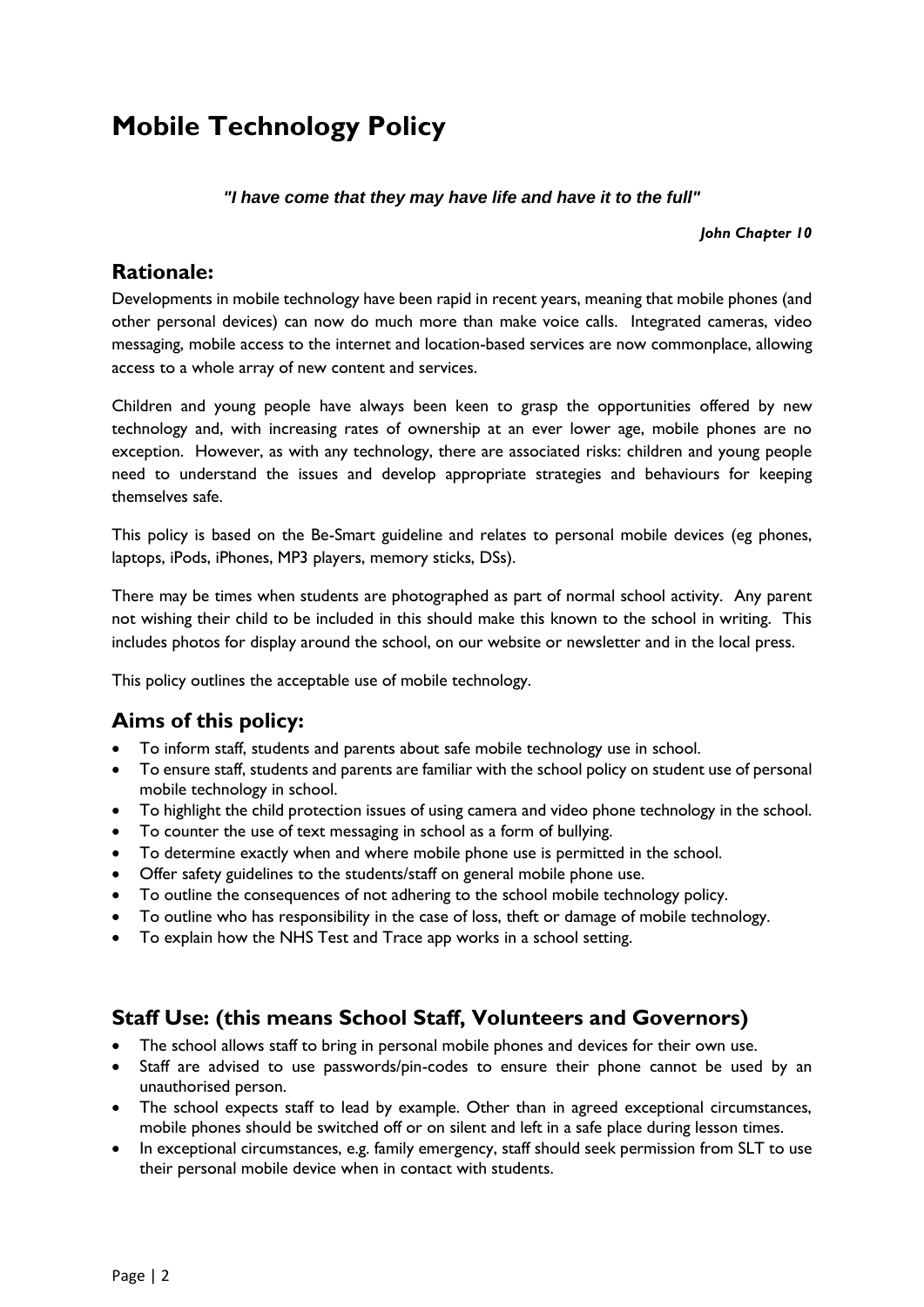- Staff should not give their personal mobile phone numbers or personal email addresses to students, parents or carers.
- Staff personal mobile phones should not be used for school related matters except in public school events when authorisation has been agreed by a member of SLT.
- Staff should not contact students or parents from their personal mobile phone in or out of school time, or give their mobile phone number to students or parents. If a member of staff needs to make telephone contact with a pupil, a school telephone should be used. This is unless teachers are having to work from home during the coronavirus pandemic and would need to contact parents/children to check on their wellbeing – in this instant, staff would need to precede any phone call with a blocking system so their phone number is not shared with parents/carers. E.g. 141
- Staff should never send to, or accept from, colleagues or students, texts or images that could be viewed as inappropriate.
- Staff are not permitted to take photos or videos of students.
- Only the mobile devices belonging to school may be used to take appropriate and relevant images of students, e.g. for observations/school events. Personal mobile devices should not be used, unless authorised by a member of SLT. These images should be downloaded and then deleted from personal mobile devices. Staff should not allow themselves to be photographed by a student(s).
- Staff bringing personal devices into school must ensure there is no inappropriate or illegal content on the device.
- During off site visits, staff will be provided, where possible, with a school mobile phone and this should be used to contact school or parents should an emergency arise. However, if a school mobile device is not available then staff can use their personal mobile device with authorisation from a member of SLT.
- Whilst school staff are encouraged to download the NHS Test and Trace App to their personal devices to support contact tracing, there is no need for personal devices to remain switched on or to be carried upon the staff member's person for the purposes of Test and Trace. Staff are advised to pause the app upon arrival school and store their phone in the usual way. In the event of a school based contact of a staff member testing positive for COVID-19, existing school protocols would enable close contact to be traced as guided by Public Health.
- This includes:
	- staff members avoiding skin to skin contact with students
	- staff members avoiding congregating in areas where social distancing cannot be maintained such as staff rooms
	- seating plans in place for all lessons being adhered to
	- children being organised into bubbles and contact between bubbles kept to a minimum
	- staff members who teach across bubbles maintained a distance of 2m from students wherever possible.

This guidance should be seen as a safeguard for member of staff and the school. Any breach of school policy may result in disciplinary action against that member of staff.

#### **Student Use:**

- As there is no legitimate use for mobiles **on** school premises, students may not use them for any purpose whilst on the school premises and must keep them out of sight at all times.
- Students who ignore this policy and use a mobile on school premises will be required to hand over their phone to a member of staff. Parents will be contacted to inform them that this has happened and asked to collect it from the school office.
- If a member of staff of the school has any suspicion that a mobile phone has unsuitable material stored on it, students will be required to hand over the phone to a member of staff and parents will be asked to collect it from a senior member of staff. In circumstances where there is a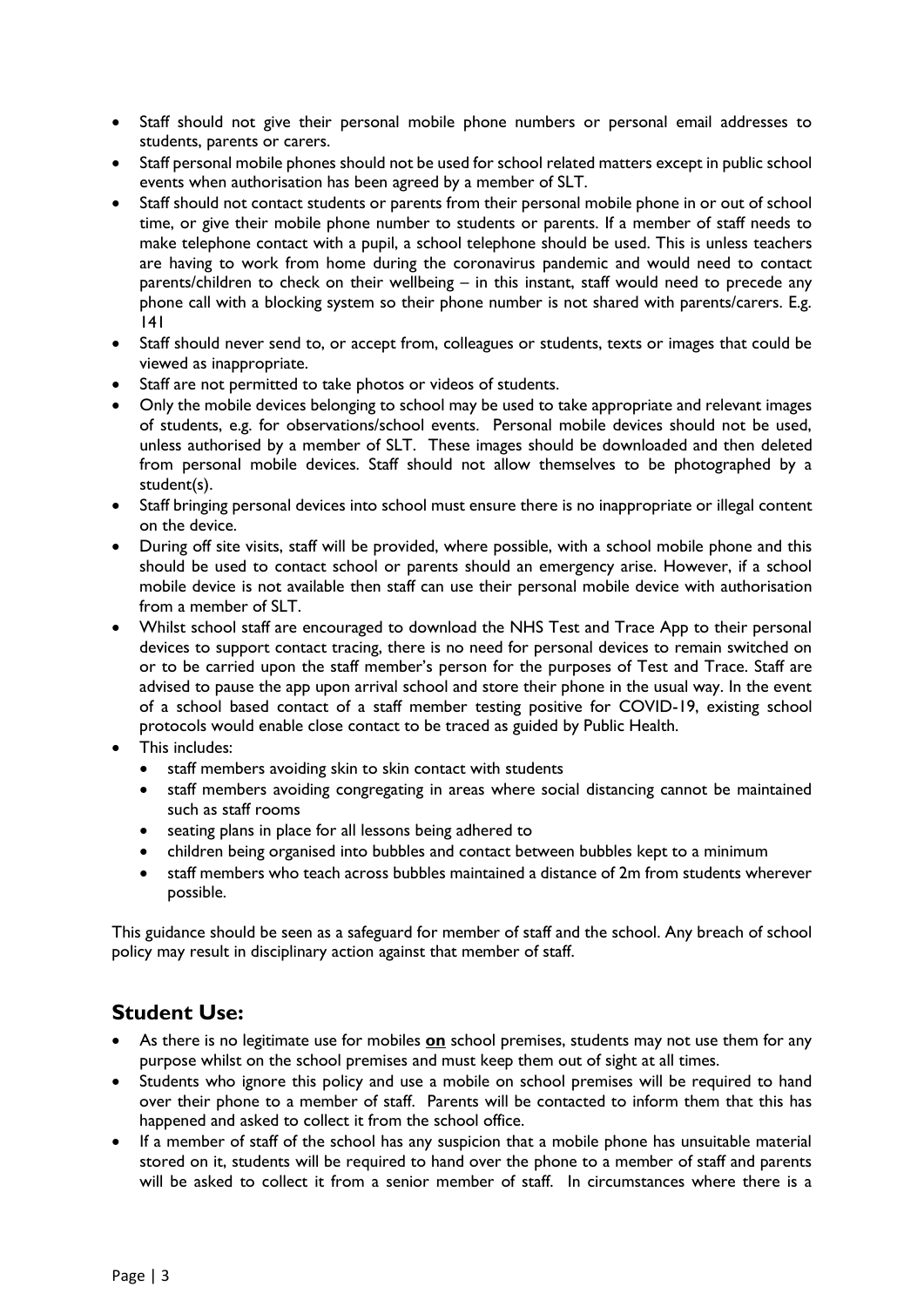suspicion that the material on the mobile may provide evidence relating to a criminal offence, the phone will be handed over to the police for further investigation. Parents will need to recover the phone from the police in such circumstances.

- Students remain responsible for their own property and will bear the responsibility of any losses.
- Any failure to comply with the above guidelines may result in normal disciplinary action being taken up to and including the consideration of permanent exclusion of the student concerned.
- On off-site visits, student use of personal mobile devices will be clarified by the school prior to the visit.
- Parents should be aware that whilst there are obvious benefits to students having mobiles in terms of personal safety, there are also some associated risks such as potential for theft, bullying and inappropriate contact, including grooming by unsuitable persons.
- If a student needs to contact his/her parents/carers they will be allowed to use a school phone.
- If parents need to contact students they should contact the school and a message will be relayed promptly.
- In line with JCQ guidance, Smart watches are not permitted to be worn in exam rooms during examinations.
- Students over 16 years of age are encourged to download the NHS Test and Trace App to their personal devices to support contact tracing out of school. However, there is no need for personal devices to remain switched on during the school day for the purposes of Test and Trace. In the event of a school based contact of a student testing positive for COVID-19, existing school protocols would enable close contacts to be traced as guided by Public Health. This includes:
	- Discouraging skin to skin contact between students
	- Seating plans in place for all lessons being adhered to
	- Students being organised in bubbles and contact between bubbles kept to a minimum
	- Staff members who teach across bubbles maintained a distance of 2m from students wherever possible.

#### **Parents, Visitors and Contractors Use:**

- Parents, visitors and contractors should not use their personal mobile devices during student contact. These should be turned off whilst in school.
- Parents/carers are not permitted to take photos/videos during assemblies or other school performances as the school is unable to make sure photos are not edited or put on social media websites.
- School Photographers will be treated as any other visitor and appropriate levels of supervision will be in place at all times.
- Any individual bringing a personal device into the school must ensure that it contains no inappropriate or illegal content.
- In the event of a school based contact of a visitor testing positive for COVID-19, existing school protocols would enable close contacts to be traced as guided by Public Health.
- As part of our COVID-19 risk assessment, visits to the school are limited to critical business only. In the event of a visitor coming on site they are required to observe social distancing, remaining at least 2m from students and staff at all times. If parents/carers need to come on site, for example to collect a child who is displaying symptoms of COVID-19, they are asked to observe social distancing from anyone who is not in their household whilst on the school site. In these circumstances the school's signing in/out arrangements would document this visit.

#### **Responsibility for mobile phones and other mobile devices**

The school accepts no responsibility whatsoever for theft, loss, damage or health effects (potential or actual) relating to mobile technology. It is the responsibility of staff, parents, students and visitors to make sure that mobile technology is properly insured.